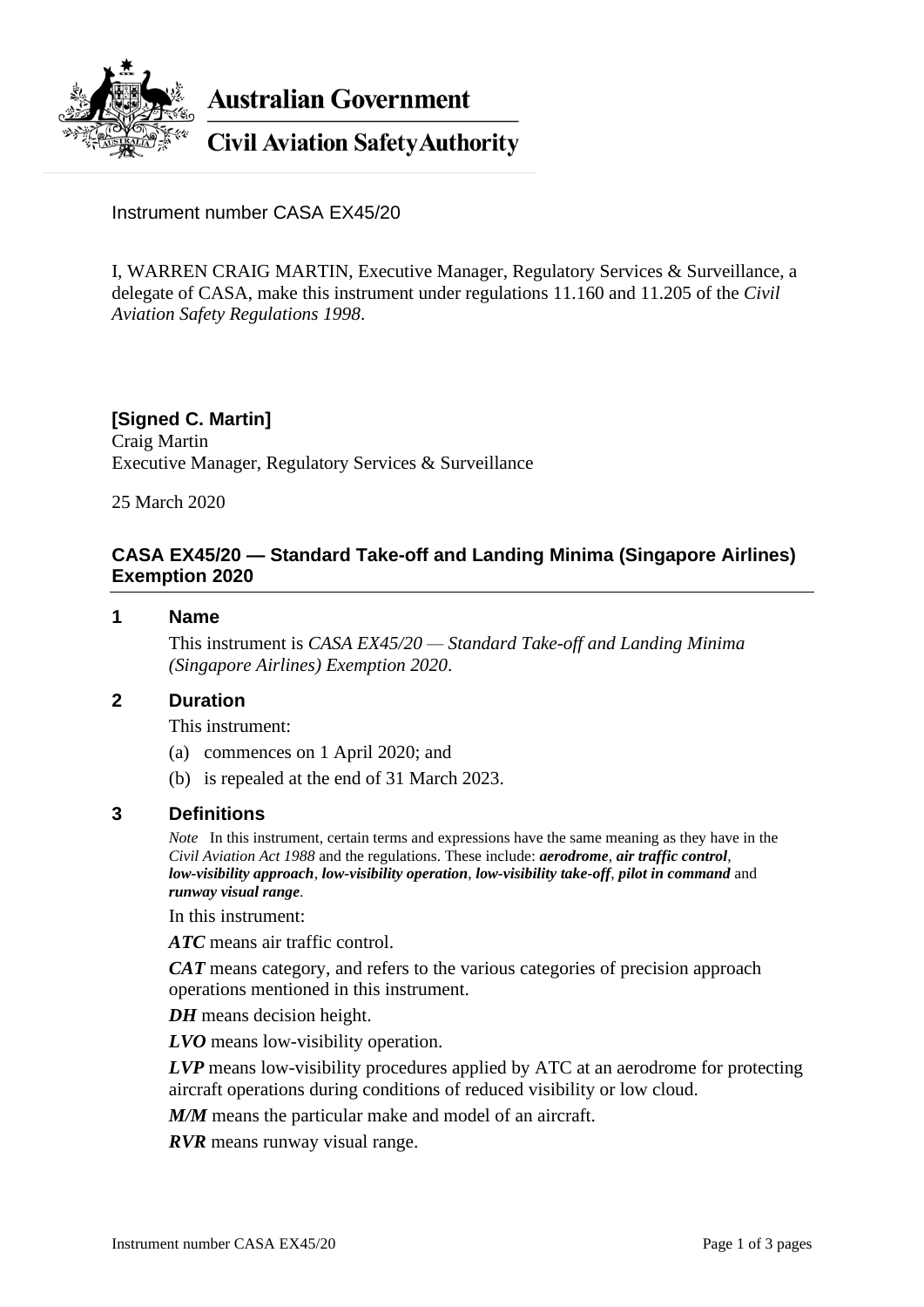# **4 Application**

This instrument applies in relation to Singapore Airlines Ltd of Singapore, ARN 503421 (the *exempted operator*), if:

- (a) the exempted operator conducts a flight to or from an aerodrome in any of the following kinds of aircraft (the *aircraft*): A330-300, A350-900, A380-800, B747-400F, B777-200, B777-200ER, B777-300, B777-300ER, B787-10; and
- (b) ATC at the aerodrome has informed the pilot in command of the aircraft that LVP are in force.

### **5 Exemptions**

- (1) The exempted operator is exempt from compliance with subregulations 257 (3) and (4) of CAR in relation to the flight.
- (2) The pilot in command of the aircraft is exempt from compliance with subregulations 257 (3) and (4) of CAR in relation to the flight.

### **6 Conditions**

- (1) It is a condition of the exemption in subsection 5 (1) that the exempted operator ensures compliance with the requirements mentioned in subsection (3).
- (2) It is a condition of the exemption in subsection  $5(2)$  that the pilot in command of the aircraft ensures compliance with the requirements mentioned in subsection (3).
- (3) The requirements are:
	- (a) the aircraft must comply with the meteorological minima for LVO and associated requirements set out in Schedule 1; and
	- (b) the requirements for LVO mentioned in Schedule 2.

### **Schedule 1 Operating minima for LVO**

### **Low-visibility take-off minimum**

1 An aircraft of a kind mentioned in column 1 of Table 1 must not conduct a low-visibility take-off from the aerodrome if the reported RVR for the take-off is less than the meteorological minimum mentioned in column 2 of the Table.

### **Table 1: Low-visibility take-off minimum**

| <b>Aircraft M/M</b>                                                                                | <b>Meteorological minimum</b> |
|----------------------------------------------------------------------------------------------------|-------------------------------|
| $\left(\text{column }1\right)$                                                                     | $\alpha$ (column 2)           |
| A330-300, A350-900, A380-800, B747-400F,<br>B777-200, B777-200ER, B777-300,<br>B777-300ER, B787-10 | $150 \text{ m}$               |

### **Low-visibility approach minima**

- 2 An aircraft of a kind mentioned in column 1 of Table 2, when conducting a low-visibility approach operation mentioned in column 2 of the Table for the purpose of landing the aircraft:
	- (a) has the RVR meteorological minimum mentioned in column 3 of the Table for the low-visibility approach operation; and
	- (b) must apply the DH mentioned in column 4 of the Table for the low-visibility approach operation.